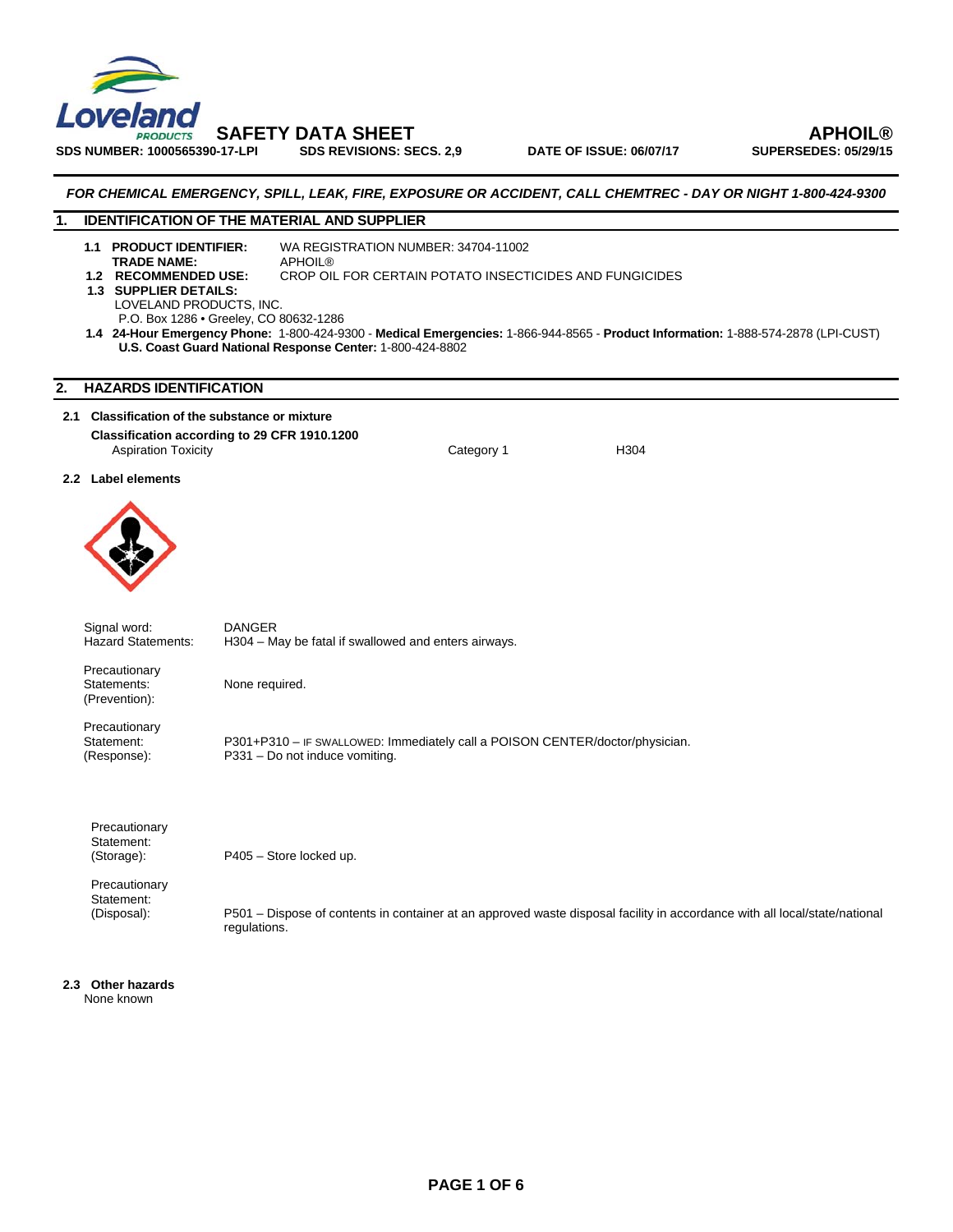

| 3.                                                                                                        | <b>COMPOSITION, INFORMATION ON INGREDIENTS</b>                                                                                                                                                                                                                                                                                                                                                                                                                                                                                                                                                                                                                                                                                                                                                                                                                                                                      |                      |
|-----------------------------------------------------------------------------------------------------------|---------------------------------------------------------------------------------------------------------------------------------------------------------------------------------------------------------------------------------------------------------------------------------------------------------------------------------------------------------------------------------------------------------------------------------------------------------------------------------------------------------------------------------------------------------------------------------------------------------------------------------------------------------------------------------------------------------------------------------------------------------------------------------------------------------------------------------------------------------------------------------------------------------------------|----------------------|
| 3.2 Mixtures                                                                                              |                                                                                                                                                                                                                                                                                                                                                                                                                                                                                                                                                                                                                                                                                                                                                                                                                                                                                                                     |                      |
| <b>Chemical Name:</b>                                                                                     | CAS No.                                                                                                                                                                                                                                                                                                                                                                                                                                                                                                                                                                                                                                                                                                                                                                                                                                                                                                             | Concentration<br>[%] |
| White mineral oil<br>Other ingredients                                                                    | 8042-47-5<br>n/a                                                                                                                                                                                                                                                                                                                                                                                                                                                                                                                                                                                                                                                                                                                                                                                                                                                                                                    | 98.00%<br>2.00%      |
| <b>FIRST AID MEASURES</b><br>4.                                                                           |                                                                                                                                                                                                                                                                                                                                                                                                                                                                                                                                                                                                                                                                                                                                                                                                                                                                                                                     |                      |
| 4.1 Description of First Aid Measures<br>General Advice:                                                  | Get medical attention if symptoms occur.                                                                                                                                                                                                                                                                                                                                                                                                                                                                                                                                                                                                                                                                                                                                                                                                                                                                            |                      |
| If in eyes:<br>If on skin:<br>If swallowed:<br>If inhaled:                                                | Hold eye open and rinse slowly and gently with water for 15-20 minutes. Remove contact lenses, if present, after the first 5<br>minutes, then continue rinsing eye. Call a poison control center or doctor for treatment advice.<br>Take off contaminated clothing. Rinse skin immediately with plenty of water for 15-20 minutes. Call a poison control center or<br>doctor for treatment advice.<br>Call a poison control center or doctor immediately for treatment advice. Have person sip a glass of water if able to<br>swallow. Do not induce vomiting unless told to do so by a poison control center or doctor. Do not give anything by mouth<br>to an unconscious person.<br>Move person to fresh air. If person is not breathing, call 911 or an ambulance, then give artificial respiration, preferable by<br>mouth-to-mouth, if possible. Call a poison control center or doctor for treatment advice. |                      |
| Symptoms:<br>Treatment:<br><b>NOTES TO PHYSICIAN:</b>                                                     | May be fatal if swallowed and enters airways.<br>4.3 Immediate Medical Attention and Special Treatment<br>Treat symptomatically. Symptoms may be delayed.<br>FOR A MEDICAL EMERGENCY INVOLVING THIS PRODUCT CALL: 1-866-944-8565<br>Take container, label or product name with you when seeking medical attention.<br>Contains petroleum distillate. Vomiting may cause aspiration pneumonia.                                                                                                                                                                                                                                                                                                                                                                                                                                                                                                                       |                      |
| <b>FIRE FIGHTING MEASURES</b><br>5.                                                                       |                                                                                                                                                                                                                                                                                                                                                                                                                                                                                                                                                                                                                                                                                                                                                                                                                                                                                                                     |                      |
| 5.1 EXTINGUISHING MEDIA:<br>Suitable Extinguishing Media:<br>Specific Hazards During Firefighting:        | Use water fog, alcohol foam, dry chemical, or carbon dioxide extinguishing media.<br>5.2 SPECIAL HAZARDS ARISING FROM THE SUBSTANCE OR MIXTURE:<br>None known.<br>5.3 SPECIAL PROTECTIVE EQUIPMENT AND PRECAUTIONS FOR FIREFIGHTERS<br>Special Protective Equipment for Firefighters: Self-contained breathing apparatus and full protective gear should be worn in fighting large fires<br>involving chemicals. Use alcohol-type or universal-type foam on larger fires. Use water spray to keep<br>fire exposed containers cool. Keep people away. Isolate fire and deny unnecessary entry.                                                                                                                                                                                                                                                                                                                       |                      |
| <b>ACCIDENTAL RELEASE MEASURES</b><br>6.                                                                  |                                                                                                                                                                                                                                                                                                                                                                                                                                                                                                                                                                                                                                                                                                                                                                                                                                                                                                                     |                      |
| <b>Personal Precautions:</b><br><b>6.2 ENVIRONMENTAL PRECAUTIONS</b><br><b>Environmental Precautions:</b> | 6.1 PERSONAL PRECAUTIONS, PROTECTIVE EQUIPMENT AND EMERGENCY PROCEDURES<br>Avoid inhalation of vapors, fumes, and spray mist and prolonged or repeated contact with skin and eyes.<br>Ensure adequate ventilation. Wear suitable protective clothing.<br>Prevent further leakage or spillage if safe to do so. Do not contaminate water. Do not allow to enter<br>drains, sewers, or watercourses.<br>6.3 METHODS AND MATERIALS FOR CONTAINMENT AND CLEAN-UP                                                                                                                                                                                                                                                                                                                                                                                                                                                        |                      |
| Methods for Clean-Up:                                                                                     | Large Spills: Stop the flow of material, if this is without risk. Dike the spilled material, where this is<br>possible. Absorb in vermiculite, dry sand or earth and place into containers. After removal flush<br>contaminated area thoroughly with water.                                                                                                                                                                                                                                                                                                                                                                                                                                                                                                                                                                                                                                                         |                      |

Small Spills: Wipe up with absorbent material (e.g. cloth, fleece). Clean surface thoroughly to Remove residual contamination.

Never return spills to original containers for re-use.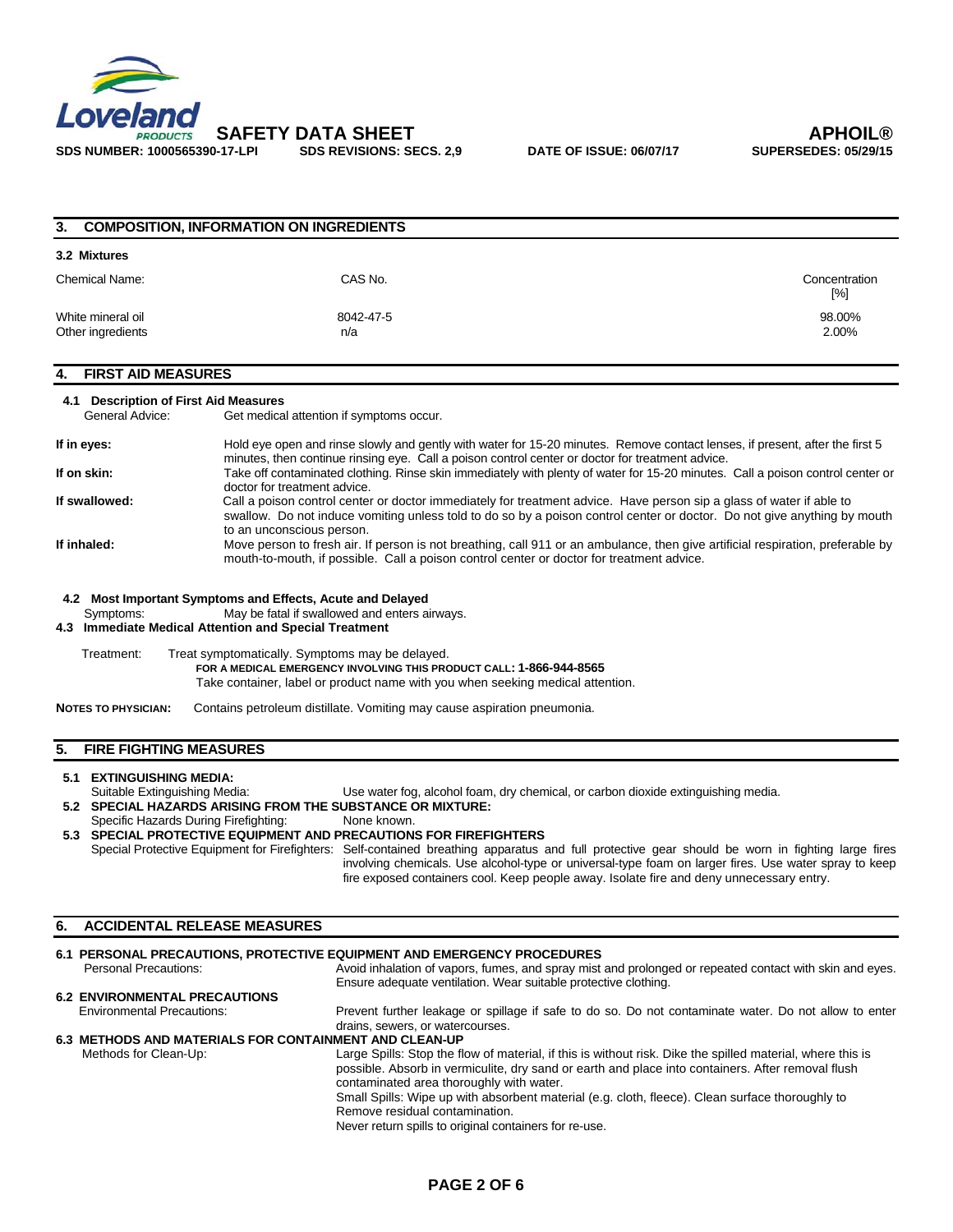

## **7. HANDLING AND STORAGE**

## **7.1 PRECAUTIONS FOR SAFE HANDLING:**  Avoid inhalation of vapors / spray mist or fumes and contact with eyes, skin and clothing. Do not breathe mist or vapor. Wear personal protective equipment. Do not use in areas without adequate ventilation. Avoid prolonged exposure. Wash thoroughly after handling. Do not empty into drains. Handle and open container with care. Use care in handling/storage. Wash before eating, drinking and/or smoking. Eye wash and safety shower on site are recommended.

**7.2 CONDITIONS FOR SAFE STORAGE:** 

Store locked up. Store product in original container. Keep tightly closed. Do not allow water to be introduced. Do not store product near heat or open flame. May be stored below 32 °F (0 °C). Do not contaminate water, food or feed by storage or disposal.

## **8. EXPOSURE CONTROLS / PERSONAL PROTECTION**

## **8.1 CONTROL PARAMETERS:**

 **OCCUPATIONAL EXPOSURE LIMITS ACGIH TLVs TWA Components** Type **Type** Value

No data available

**OSHA PELs TWA** 

No data available

## **Biological limit values**

## **ACGIH Biological Exposure Indices**

**Components** Value Value Specimen

No data

#### **8.2 EXPOSURE CONTROLS: Engineering Measures**

Provide adequate general and local exhaust ventilation. Observe Occupational Exposure Limits and minimize the risk of inhalation of vapors and spray mists. Provide eyewash station and safety shower.

## **Individual Protection Measures:**

|                                | Eye / Face Protection:  | Chemical goggles or face shield are recommended.                                                                        |  |
|--------------------------------|-------------------------|-------------------------------------------------------------------------------------------------------------------------|--|
|                                | <b>Skin Protection:</b> | Wear protective clothing. Wear protective gloves.                                                                       |  |
| <b>Respiratory Protection:</b> |                         | In case of inadequate ventilation or risk of inhalation of vapors, use suitable respiratory equipment. Wear respiratory |  |
|                                |                         | protection during operations where spraying or misting occurs. Wear air supplied respiratory protection. In the         |  |
|                                |                         | U.S.A., if respirators are used, a program should be in place to assure compliance with 29 CFR 1910.134, the OSHA       |  |
|                                |                         | Respiratory Protection standard. Wear air supplied respiratory protection if exposure concentrations are unknown.       |  |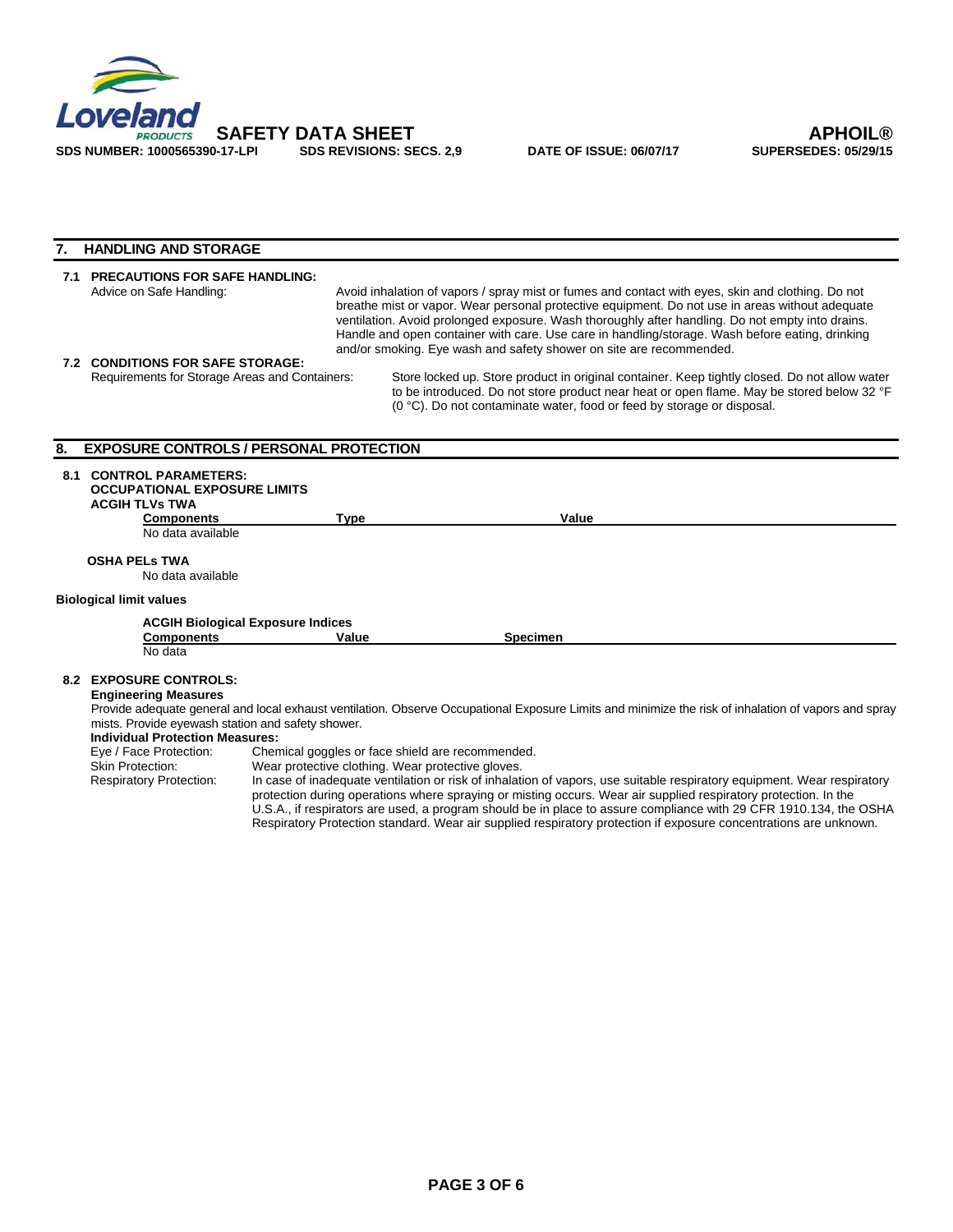

SDS NUMBER: 1000565390-17-LPI SDS REVISIONS: SECS. 2,9 DATE OF ISSUE: 06/07/17

## **9. PHYSICAL AND CHEMICAL PROPERTIES**

| 9.1   | APPEARANCE:                                       | Liquid                                                                                              |  |  |
|-------|---------------------------------------------------|-----------------------------------------------------------------------------------------------------|--|--|
|       | ODOR:                                             | None.                                                                                               |  |  |
|       | <b>ODOR THRESHOLD:</b>                            | Not determined.                                                                                     |  |  |
|       | COLOR:                                            | Clear with slight light tint to light green.                                                        |  |  |
|       | pH:                                               | $4.6 - 5.1$                                                                                         |  |  |
|       | MELTING POINT / FREEZING POINT: No data available |                                                                                                     |  |  |
|       | BOILING POINT:                                    | No data available                                                                                   |  |  |
|       | <b>FLASH POINT:</b>                               | 93.3 <sup>°</sup> C (200 <sup>°</sup> F)                                                            |  |  |
|       | FLAMMABILILITY (solid, gas): No data available    |                                                                                                     |  |  |
|       |                                                   | UPPER / LOWER FLAMMABILITY OR EXPLOSIVE LIMITS: No data available                                   |  |  |
|       | VAPOR PRESSURE:                                   | No data available                                                                                   |  |  |
|       | SOLUBILITY:                                       | Miscible                                                                                            |  |  |
|       |                                                   | PARTITION CO-EFFICIENT, n-OCTANOL / WATER: No data available                                        |  |  |
|       | AUTO-IGNITION TEMPERATURE: No data available.     |                                                                                                     |  |  |
|       | DECOMPOSITION TEMPERATURE: Not determined         |                                                                                                     |  |  |
|       | VISCOSITY :                                       | No data available                                                                                   |  |  |
|       | SPECIFIC GRAVITY (Water = 1): $0.84$ g/ml         |                                                                                                     |  |  |
|       | BULK DENSITY: NOTES                               | 7.01 lbs./gal. / 0.84 kg/L                                                                          |  |  |
| Note: |                                                   | These physical data are typical values based on material tested but may vary from sample to sample. |  |  |

Typical values should not be construed as a guaranteed analysis of any specific lot or as specification items.

## **10. STABILITY AND REACTIVITY**

## **10.1 REACTIVITY**

- Stable
- **10.2 CHEMICAL STABILITY**
- Stable under normal temperature conditions **10.3 POSSIBILITY OF HAZARDOUS REACTIONS**
- No reactions known under normal use conditions. Will not polymerize.
- **10.4 CONDITIONS TO AVOID**
- No data available.
- **10.5 INCOMPATIBILE MATERIALS** No data available.
- **10.6 HAZARDOUS DECOMPOSITION PRODUCTS**

Oxides of nitrogen, oxides of sulfur, and other unknown hazardous materials may be formed in a fire situation.

## **11. TOXICOLOGICAL INFORMATION**

#### **11.1 LIKELY ROUTES OF EXPOSURE**

Ingestion. LC<sub>50</sub> (rat): No data available LD<sub>50</sub> Oral (rat): No data available  **LD50 Dermal (rabbit):** No data available **Skin Irritation (rabbit):** No data available.  **Eye Irritation (rabbit):** No data available.  **Specific Target Organ Toxicity:** No data available **Aspiration:** May be fatal if swallowed and enters airways. **Skin Sensitization (guinea pig):** No data available  **Carcinogenicity:** No data available **Germ Cell Mutagenicity:** No data available **Interactive Effects:** None known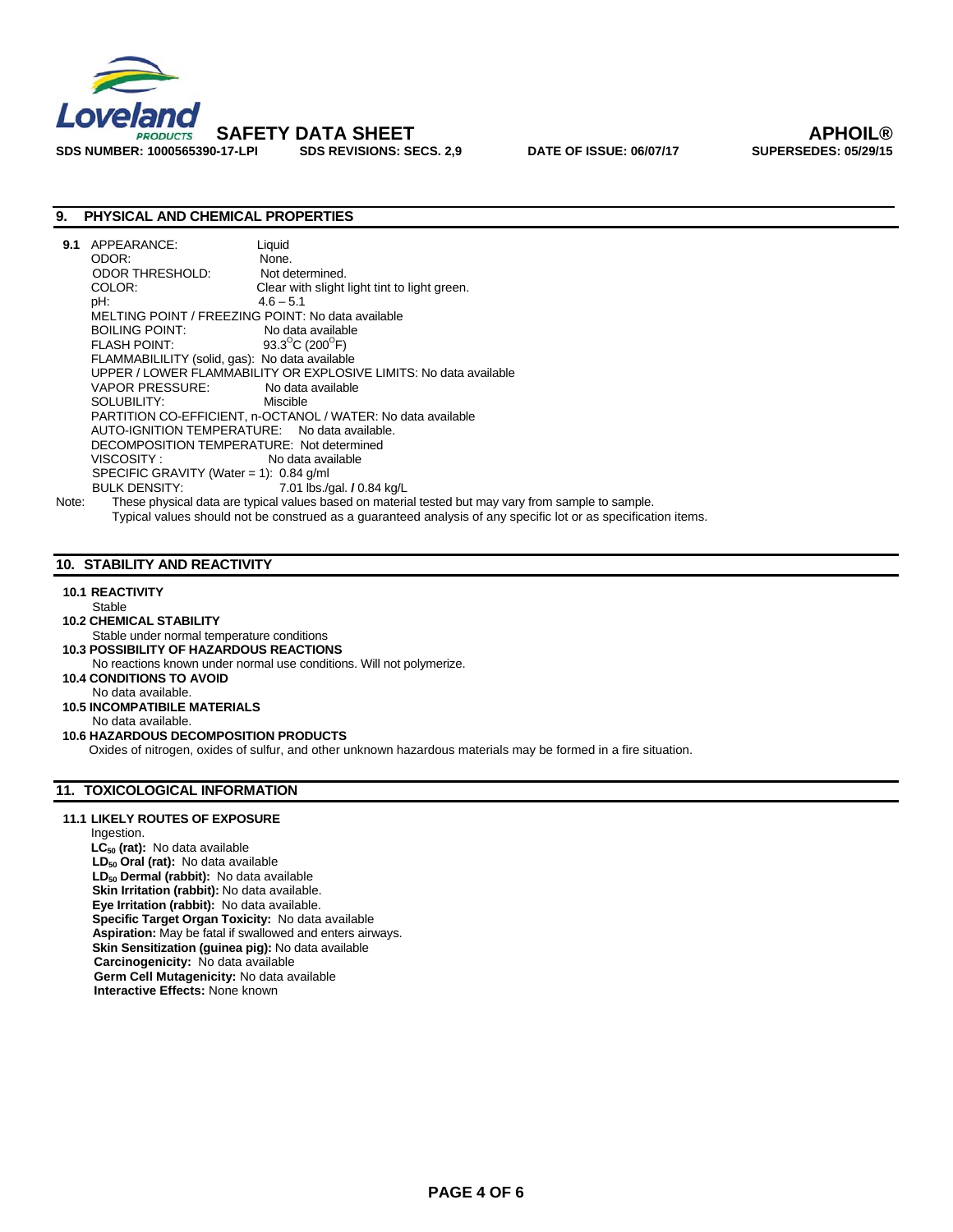

| 12. ECOLOGICAL INFORMATION                                                   |                                                                    |                |                                                                                                                                                                                                                                                                                                                                                                                                                                                                                                                                                                                            |  |
|------------------------------------------------------------------------------|--------------------------------------------------------------------|----------------|--------------------------------------------------------------------------------------------------------------------------------------------------------------------------------------------------------------------------------------------------------------------------------------------------------------------------------------------------------------------------------------------------------------------------------------------------------------------------------------------------------------------------------------------------------------------------------------------|--|
| <b>12.1 ECOTOXICITY</b><br>No data available<br><b>Ecotoxicological Data</b> |                                                                    |                |                                                                                                                                                                                                                                                                                                                                                                                                                                                                                                                                                                                            |  |
| <b>Components</b>                                                            |                                                                    | <b>Species</b> | <b>Test Results</b>                                                                                                                                                                                                                                                                                                                                                                                                                                                                                                                                                                        |  |
| No data available                                                            |                                                                    |                |                                                                                                                                                                                                                                                                                                                                                                                                                                                                                                                                                                                            |  |
|                                                                              | Drift or runoff may adversely affect non-target plants.            |                |                                                                                                                                                                                                                                                                                                                                                                                                                                                                                                                                                                                            |  |
| Do not apply directly to water.                                              |                                                                    |                |                                                                                                                                                                                                                                                                                                                                                                                                                                                                                                                                                                                            |  |
|                                                                              | Do not contaminate water when disposing of equipment wash water.   |                |                                                                                                                                                                                                                                                                                                                                                                                                                                                                                                                                                                                            |  |
|                                                                              | Do not apply when weather conditions favor drift from target area. |                |                                                                                                                                                                                                                                                                                                                                                                                                                                                                                                                                                                                            |  |
| <b>12.2 PERSISTENCE AND DEGRADABILITY</b>                                    |                                                                    |                |                                                                                                                                                                                                                                                                                                                                                                                                                                                                                                                                                                                            |  |
| Biodegradability:                                                            | No data available                                                  |                |                                                                                                                                                                                                                                                                                                                                                                                                                                                                                                                                                                                            |  |
| <b>12.3 BIOACCUMULATIVE POTENTIAL</b>                                        |                                                                    |                |                                                                                                                                                                                                                                                                                                                                                                                                                                                                                                                                                                                            |  |
| Bioaccumulation:                                                             | No data available                                                  |                |                                                                                                                                                                                                                                                                                                                                                                                                                                                                                                                                                                                            |  |
| <b>12.4 MOBILITY IN SOIL</b>                                                 |                                                                    |                |                                                                                                                                                                                                                                                                                                                                                                                                                                                                                                                                                                                            |  |
| No data available                                                            |                                                                    |                |                                                                                                                                                                                                                                                                                                                                                                                                                                                                                                                                                                                            |  |
| <b>12.5 OTHER ADVERSE EFFECTS</b>                                            |                                                                    |                |                                                                                                                                                                                                                                                                                                                                                                                                                                                                                                                                                                                            |  |
| Assessment:                                                                  | No data available.                                                 |                |                                                                                                                                                                                                                                                                                                                                                                                                                                                                                                                                                                                            |  |
| <b>13. DISPOSAL CONSIDERATIONS</b>                                           |                                                                    |                |                                                                                                                                                                                                                                                                                                                                                                                                                                                                                                                                                                                            |  |
| <b>13.1 WASTE TREATMENT METHODS</b>                                          |                                                                    |                | Do not contaminate water, food or feed by storage or disposal. Wastes may be disposed of on-site or at an approved waste disposal facility.<br>Triple rinse (or equivalent) adding rinse water to spray tank. Offer container for recycling or dispose of container in sanitary landfill, or by other<br>procedures approved by appropriate authorities. Recycling decontaminated containers is the best option of container disposal. The<br>Agricultural Container Recycling Council (ACRC) operates the national recycling program. To contact your state and local ACRC recycler visit |  |

the ACRC web page at www.acrecycle.org.

## **14. TRANSPORT INFORMATION**

#### **14.1 LAND TRANSPORT**

**DOT Shipping Description:** NOT REGULATED **U.S. Surface Freight Classification:** ADHESIVES, ADJUVANTS, SPREADERS OR STICKERS (NMFC 4610; CLASS: 60)

## **15. REGULATORY INFORMATION**

# **15.1 SAFETY, HEALTH AND ENVIRONMENTAL REGULATIONS NFPA & HMIS Hazard Ratings:** NFPA **NETA HMIS**

| 1 | Health |
|---|--------|
|   |        |

- 1 Flammability 1 Slight 1 Flammability
- 0 Instability 2 Moderate 0 Reactivity<br>3 High B PPE
	- 4 Severe
- 
- 0 Least 1 Health
	-
	-
- 
- 3 High B PPE
- **SARA Hazard Notification/Reporting**

**SARA Title III Hazard Category:** Immediate <u>Y</u> Fire N Sudden Release of Pressure N

Delayed <u>N</u><br>
Notative N

**Reportable Quantity (RQ) under U.S. CERCLA:** Not listed. **SARA, Title III, Section 313:** Not listed **RCRA Waste Code:** Not listed **CA Proposition 65:** Not listed.